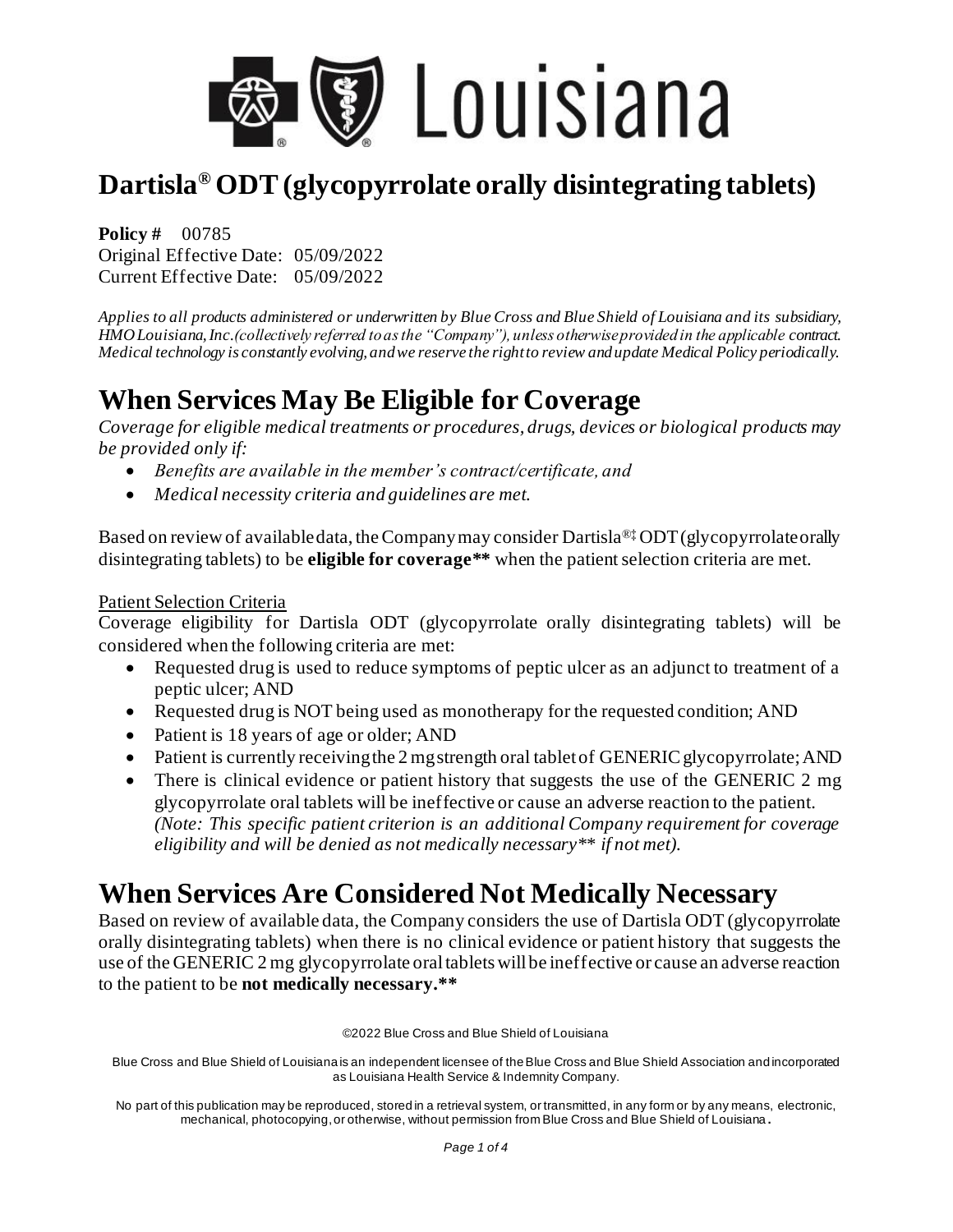

Policy # 00785 Original Effective Date: 05/09/2022 Current Effective Date: 05/09/2022

## **When Services Are Considered Investigational**

*Coverage is not available for investigational medical treatments or procedures, drugs, devices or biological products.*

Based on review of available data, the Company considers the use of Dartisla ODT (glycopyrrolate orally disintegrating tablets) when the patient selection criteria are not met (except the criterion denoted as **not medically necessary\*\***) to be **investigational.\***

#### **Background/Overview**

Dartisla ODT is indicated in adults to reduce symptoms of a peptic ulcer as an adjunct to treatment of peptic ulcer. Dartisla ODT is available as 1.7 mg orally disintegrating tablets containing glycopyrrolate. The package insert notes that this medication should only be started in patients who are already receiving the 2 mg dosage of other oral glycopyrrolate tablets. Dartisla ODT is not recommended for initiating treatment or receiving maintenance treatment with a lower dosage strength of another oral glycopyrrolate product (e.g., tablet strength of 1 mg). The recommended dose is 1.7 mg given two or three times daily. The maximum recommended dose is 6.8 mg daily. There were no clinical studies performed with Dartisla ODT. Kinetic analysis revealed that 1.7 mg of Dartisla ODT was comparable to an oral 2 mg glycopyrrolate tablet. Glycopyrrolate is available in generic form in 1 mg and 2 mg tablets, which carry the same indication as Dartilsa ODT. Glycopyrrolate, and subsequently Dartisla ODT, should never be given as monotherapy for the treatment of peptic ulcer disease. Given that there were no clinical studies performed with Dartisla ODT, there can be no claims of superiority made over generic glycopyrrolate tablets. The generic 1 mg and 2 mg oral tablet strengths of glycopyrrolate offer an equally efficacious and more economical option for the adjunct treatment of peptic ulcers.

## **FDA or Other Governmental Regulatory Approval**

#### **U.S. Food and Drug Administration (FDA)**

Dartisla ODT is indicated in adults to reduce symptoms of a peptic ulcer as an adjunct to treatment of peptic ulcer.

©2022 Blue Cross and Blue Shield of Louisiana

Blue Cross and Blue Shield of Louisiana is an independent licensee of the Blue Cross and Blue Shield Association and incorporated as Louisiana Health Service & Indemnity Company.

No part of this publication may be reproduced, stored in a retrieval system, or transmitted, in any form or by any means, electronic, mechanical, photocopying, or otherwise, without permission from Blue Cross and Blue Shield of Louisiana **.**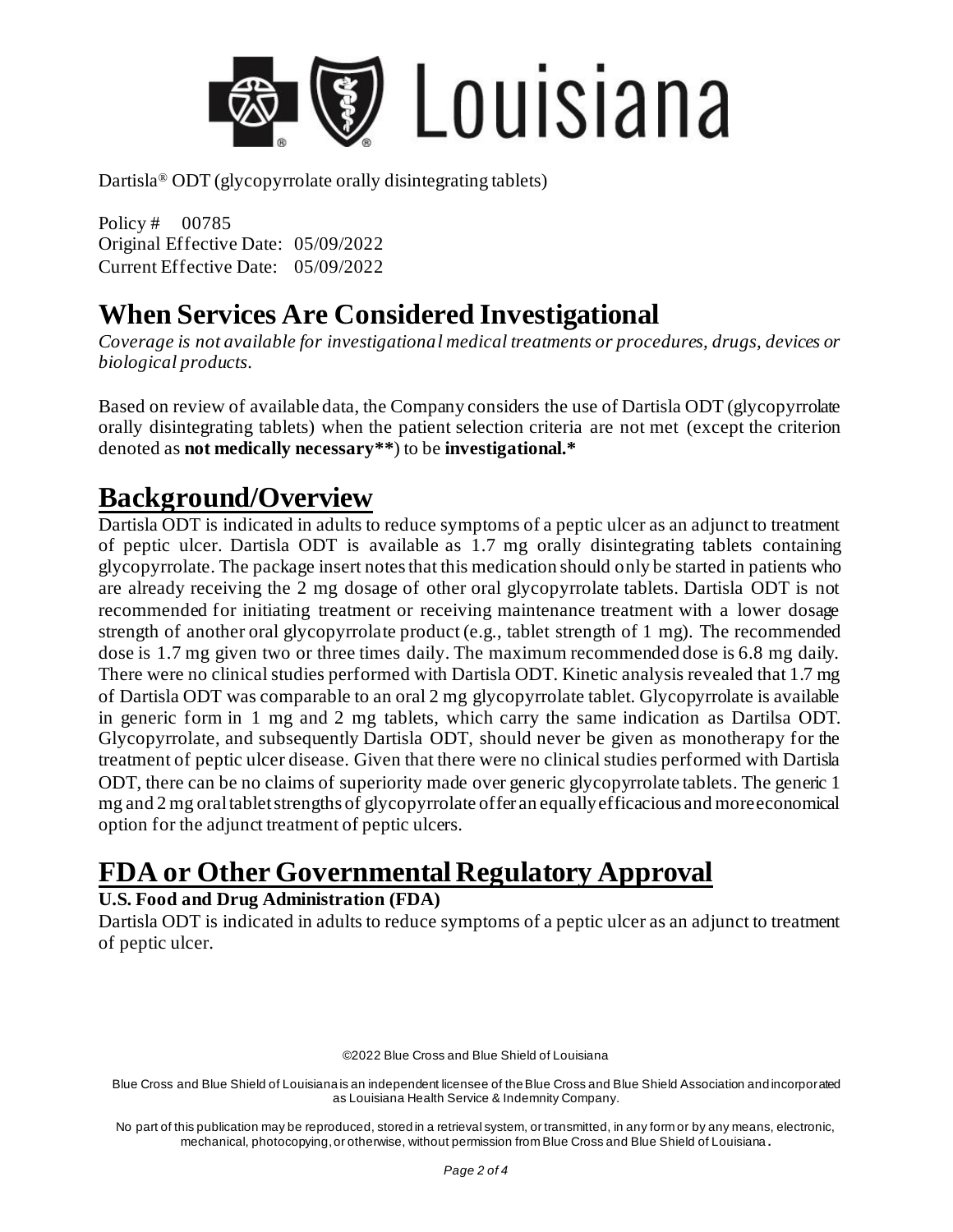

Policy # 00785 Original Effective Date: 05/09/2022 Current Effective Date: 05/09/2022

### **Rationale/Source**

This medical policy was developed through consideration of peer-reviewed medical literature generally recognized by the relevant medical community, U.S. Food and Drug Administration approval status, nationally accepted standards of medical practice and accepted standards of medical practice in this community, technology evaluation centers, reference to federal regulations, other plan medical policies, and accredited national guidelines.

The purpose of this policy is to ensure that Dartisla ODT is used for its FDA approved indication as well as to ensure that equally efficacious yet more cost effective medications are used for the condition being treated.

#### **References**

1. Dartisla ODT [package insert]. Edenbridge Pharmaceuticals, LLC. Parsippany, New Jersey. December 2021.

## **Policy History**

Original Effective Date: 05/09/2022 Current Effective Date: 05/09/2022 04/07/2022 Medical Policy Committee review 04/13/2022 Medical Policy Implementation Committee approval. New policy. Next Scheduled Review Date: 04/2023

\*Investigational – A medical treatment, procedure, drug, device, or biological product is Investigational if the effectiveness has not been clearly tested and it has not been incorporated into standard medical practice. Any determination we make that a medical treatment, procedure, drug, device, or biological product is Investigational will be based on a consideration of the following:

- A. Whether the medical treatment, procedure, drug, device, or biological product can be lawfully marketed without approval of the U.S. Food and Drug Administration (FDA) and whether such approval has been granted at the time the medical treatment, procedure, drug, device, or biological product is sought to be furnished; or
- B. Whether the medical treatment, procedure, drug, device, or biological product requires further studies or clinical trials to determine its maximum tolerated dose, toxicity, safety,

©2022 Blue Cross and Blue Shield of Louisiana

Blue Cross and Blue Shield of Louisiana is an independent licensee of the Blue Cross and Blue Shield Association and incorporated as Louisiana Health Service & Indemnity Company.

No part of this publication may be reproduced, stored in a retrieval system, or transmitted, in any form or by any means, electronic, mechanical, photocopying, or otherwise, without permission from Blue Cross and Blue Shield of Louisiana **.**